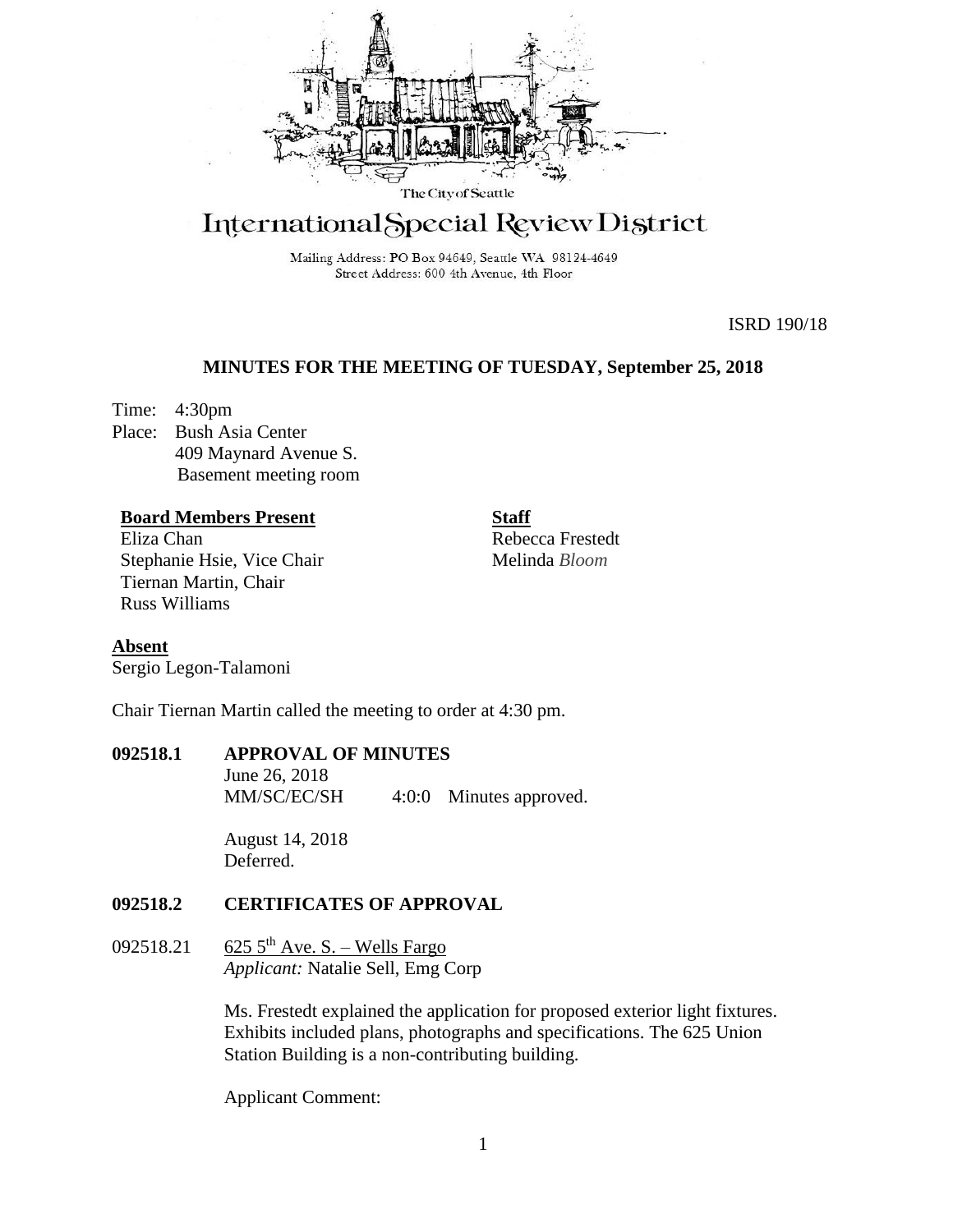Erica Hay, Legacy Lighting, said the lighting foot candle readings at the ATM and night depository is required to be brought into compliance with federal requirements. She explained on S. Weller St. three wall sconces will be centered on blue column. Conduit is external and painted to match. Light will have full cut off fixture; there will be no glare, no bleed. It is essentially a downlight. She said the color temperature will match what is there  $now - 3000$  Kelvin. She said power will be drawn from existing source. Conduit will run in line with seam of architectural element. Color is bronze to match existing. She said there are only three recessed cans around the Wells Fargo space. They will install a retrofit kit, LED, same color temperature to match what is there now.

Mr. Williams asked if existing wiring could be used to achieve code requirements, eliminating the need to add new conduits.

Ms. Hay said they would try to if they can, but it is sited in the least noticeable spot. She said they always run the existing plan to see what is possible. They use existing where possible. Here those lights are owned by the building and not Wells Fargo. What is there is not sufficient to meet foot candle requirements.

Ms. Hsie asked if installation will be between mortar joints.

Ms. Hay said they can do a J-box surface mount.

Mr. Martin said mounting is consistent with others on building.

Public Comment: There was no public comment.

Board Discussion:

Mr. Williams said he thought the existing fixtures could be upgraded and thought the add-ons appeared tacky. He said the neighborhood deserves better.

Ms. Hay noted there is a tension to meet the guidelines and to look pleasing. They try to re-use fixtures when possible. She said the fixtures Mr. Williams is referring to are not part of the Wells Fargo panel and are not under their control.

Mr. Martin agreed with Mr. Williams but noted the Federal guidelines and placement needs. He said he would approve despite the visual awkwardness. He said the sconces will be mounted to brick and painted bronze to match brick.

Ms. Hsie said there are already sconce installations like this on the building now.

Ms. Frestedt said the building is not historic.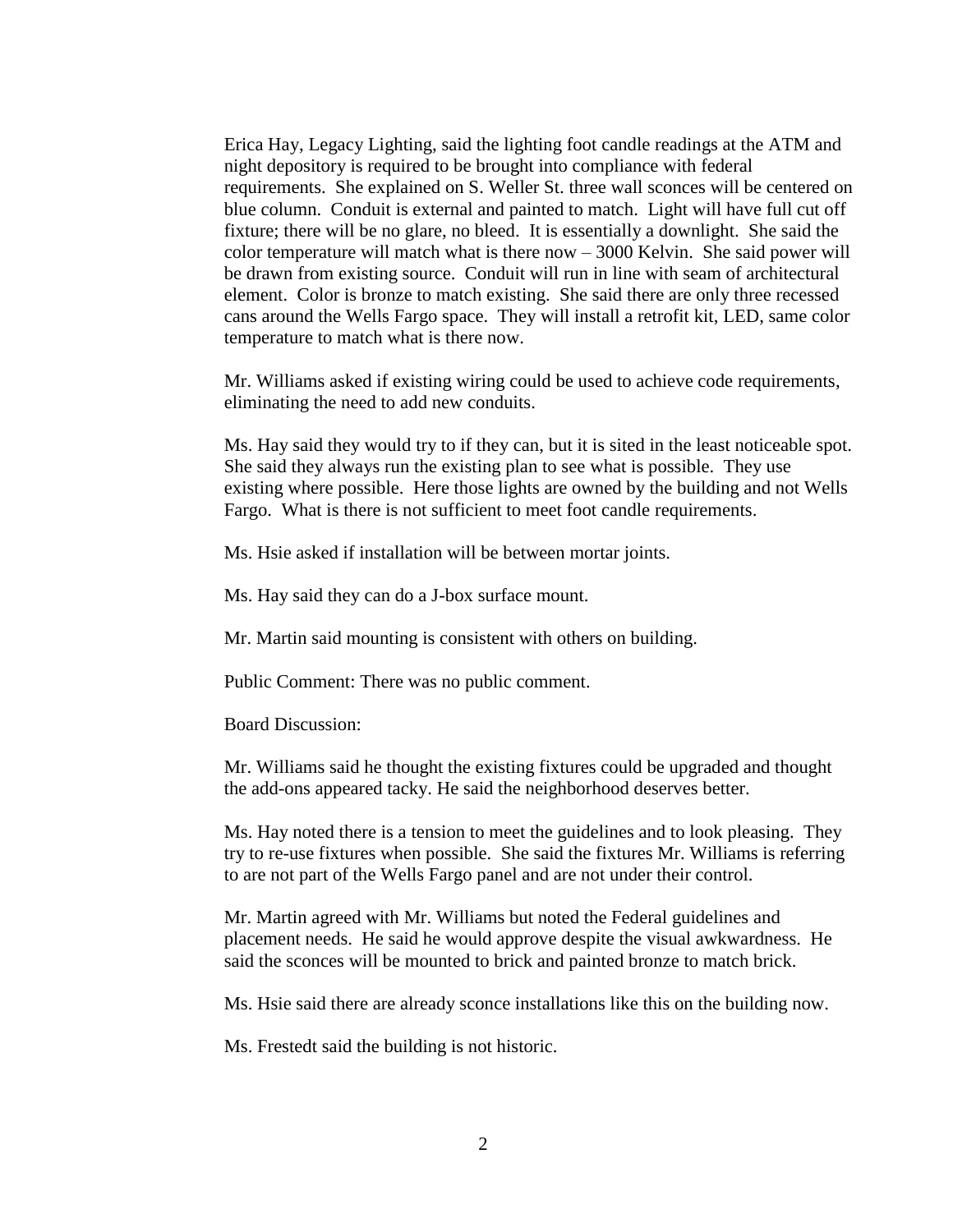Action: I move that the International Special Review District Board recommend approval of a Certificate of Approval for exterior alterations, as proposed. noting the bronze directly mounted to brick. It is not a historic building and likeinstallation already occurs around the corner

The Board directs staff to prepare a written recommendation of approval, based on consideration of the application submittal and Board discussion at the September 25, 2018 public meeting, and forward this written recommendation to the Department of Neighborhoods Director.

This action is based on the following:

The proposed design meets the following sections of the **International Special Review District Ordinance and District Design Guidelines:** 

## **SMC 23.66.030 – Certificates of approval – Application, review and appeals Secretary of the Interior's Standards: #9 & #10**

MM/SC/SH/EC 4:0:0 Motion carried.

Ms. Chan noted N was shown incorrectly on the drawing.

092518.22 660 S. King St. – Atlas Hotel *Applicant:* Kevin Park, Signs of Seattle

> Ms. Frestedt explained the proposed sign revision. The revised sign will be an interior-lit channel letter sign. Dimensions: 2'9" high x 10' long. Exhibits included plans, photographs and samples. The Board recommended approval for a new sign in this location in August 2018. This is a revision to that design. The Atlas Hotel was constructed in 1920. It is a contributing building located within the Asian Design Character District.

Applicant Comment:

Peter Lai, presented on behalf of Kevin Park, provided photo of old sign and said the owner wanted something more artful. Will still have LED lighting. It is the same size as the other one.

Ms. Frestedt said it will project above the canopy, but not below.

Public Comment: There was no public comment.

Board Discussion:

General agreement amongst the Board that the new sign is an improvement.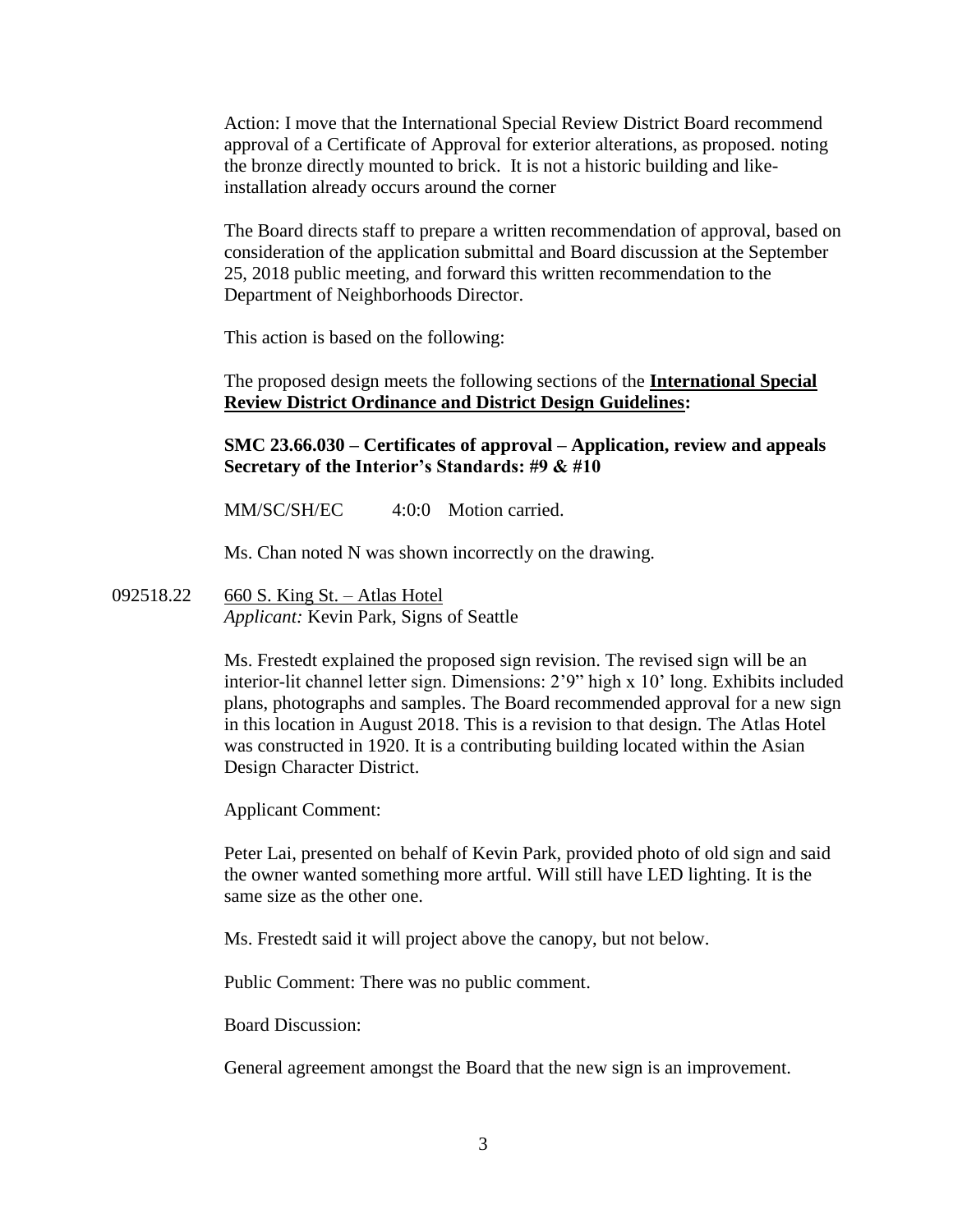There was discussion about the translation. Ms. Frestedt suggested that the Board consider conditioning a motion for approval on having the applicant submit the new Chinese characters to staff.

Action: I move that the International Special Review District Board recommend approval of a Certificate of Approval for signage alterations, as proposed, conditional upon submission of the final selection Chinese characters to staff.

The Board directs staff to prepare a written recommendation of approval, based on consideration of the application submittal and Board discussion at the September 25, 2018 public meeting, and forward this written recommendation to the Department of Neighborhoods Director.

This action is based on the following:

The proposed design meets the following sections of the **International Special Review District Ordinance and District Design Guidelines:** 

**SMC 23.66.030 – Certificates of approval – Application, review and appeals SMC 23.66.338 – Signs** 

# **ISRD Design Guidelines for Signs Secretary of the Interior's Standards: #10**

MM/SC/EC/SH 4:0:0 Motion carried.

092518.23 620 S. Main St. – Danny Woo Garden *Applicant:* Lizzy Baskerville, InterimCDA

> Ms. Frestedt explained the proposed mural to be painted on a 100' long portion of a retaining wall facing S. Main St. Exhibits included plans, photographs and proposed colors.

#### Applicant Comment:

Lizzy Baskerville provided context of the garden and wall and explained the process of selecting the muralist. She said there is a steering committee comprised of local arts, city, CID, Office of Civil Rights, and business owners from KOBO and Momo. An RFP was sent to over 50 applicants. There were three finalists and artist Kenji Stoll was selected. She said research and community engagement included WILD Youth, gardeners' meeting, pig roast, CID forum and the steering committee. She said the evaluation process was based on artistic merit, ability and community piece, understanding of local culture and history. She noted his experience in the garden as a youth, and his use of the bold lines, floral design and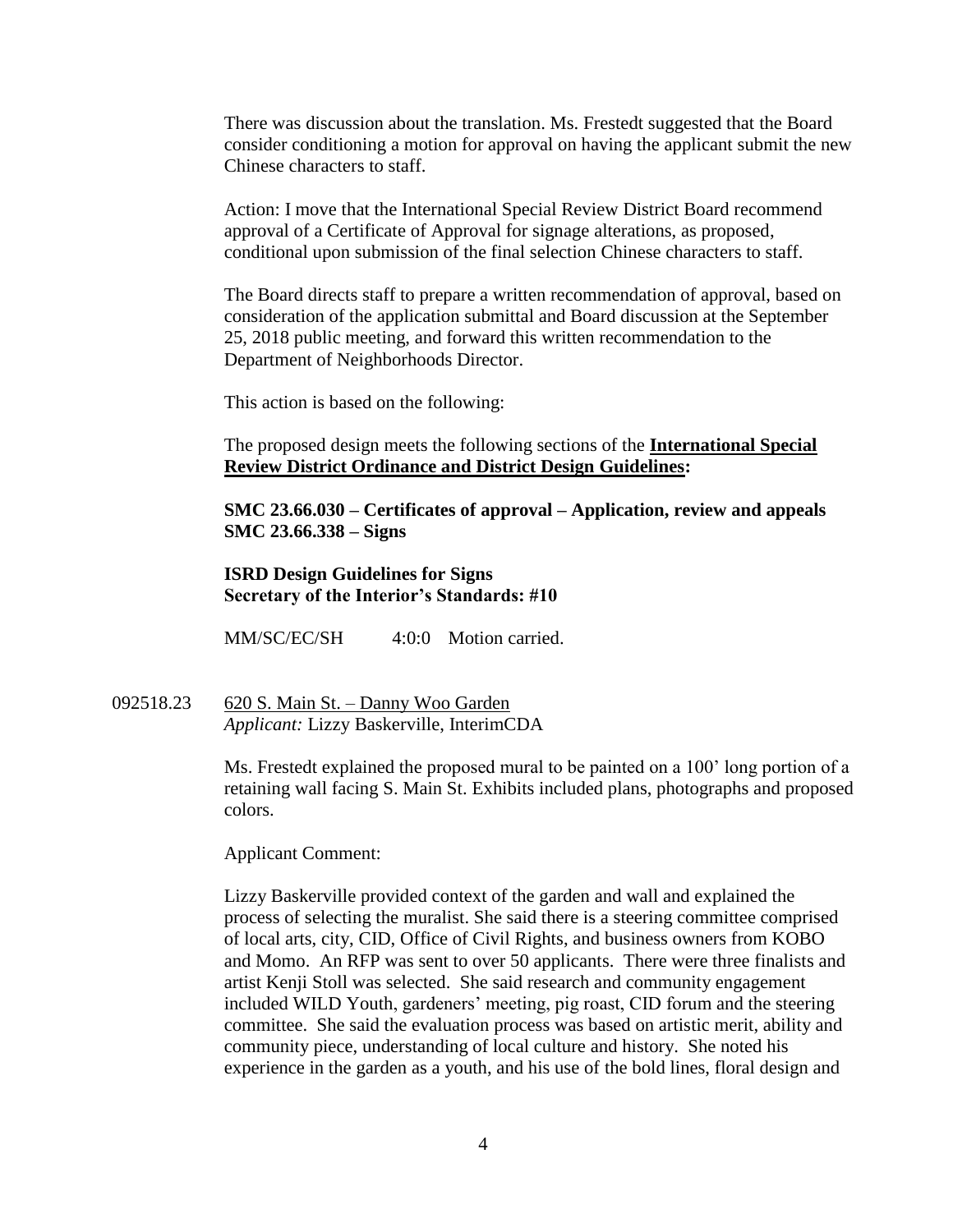color of his submission. She said Kenji did research and the mural reflects Nissei influence, Hawaiian influences, and Japanese cracker wrappers.

Ms. Baskerville said they received feedback and made changes; photos were provided of iterations. She said there are fourteen panels; the mural will be painted directly on the wall. Kenji will use primer, paint and anti-graffiti coating. They will paint by numbers to allow for community engagement – people can come help paint.

Mr. Williams asked if the will close the sidewalk.

Ms. Baskerville said they will during the painting which will take about one week. She said they will relocate the dumpster.

Ms. Chan asked if there will be informational signage to accompany the mural.

Ms. Baskerville said none is planned.

Mr. Martin asked what the Japanese element was.

Ms. Baskerville said it means "one heart" and means dignity, community. It is used a lot in the neighborhood.

Public Comment: There was no public comment.

Board Discussion:

Ms. Hsie was appreciative of the good process and community work.

Ms. Chan noted the great community effort and research; she appreciated the community painting project.

Mr. Martin agreed and said the presentation highlights the process was helpful. The community input changed the design.

Action: I move that the International Special Review District Board approve a Certificate of Approval for site alterations, as proposed.

The Board directs staff to prepare a written recommendation of approval, based on consideration of the application submittal and Board discussion at the September 25, 2018 public meeting, and forward this written recommendation to the Department of Neighborhoods Director.

This action is based on the following: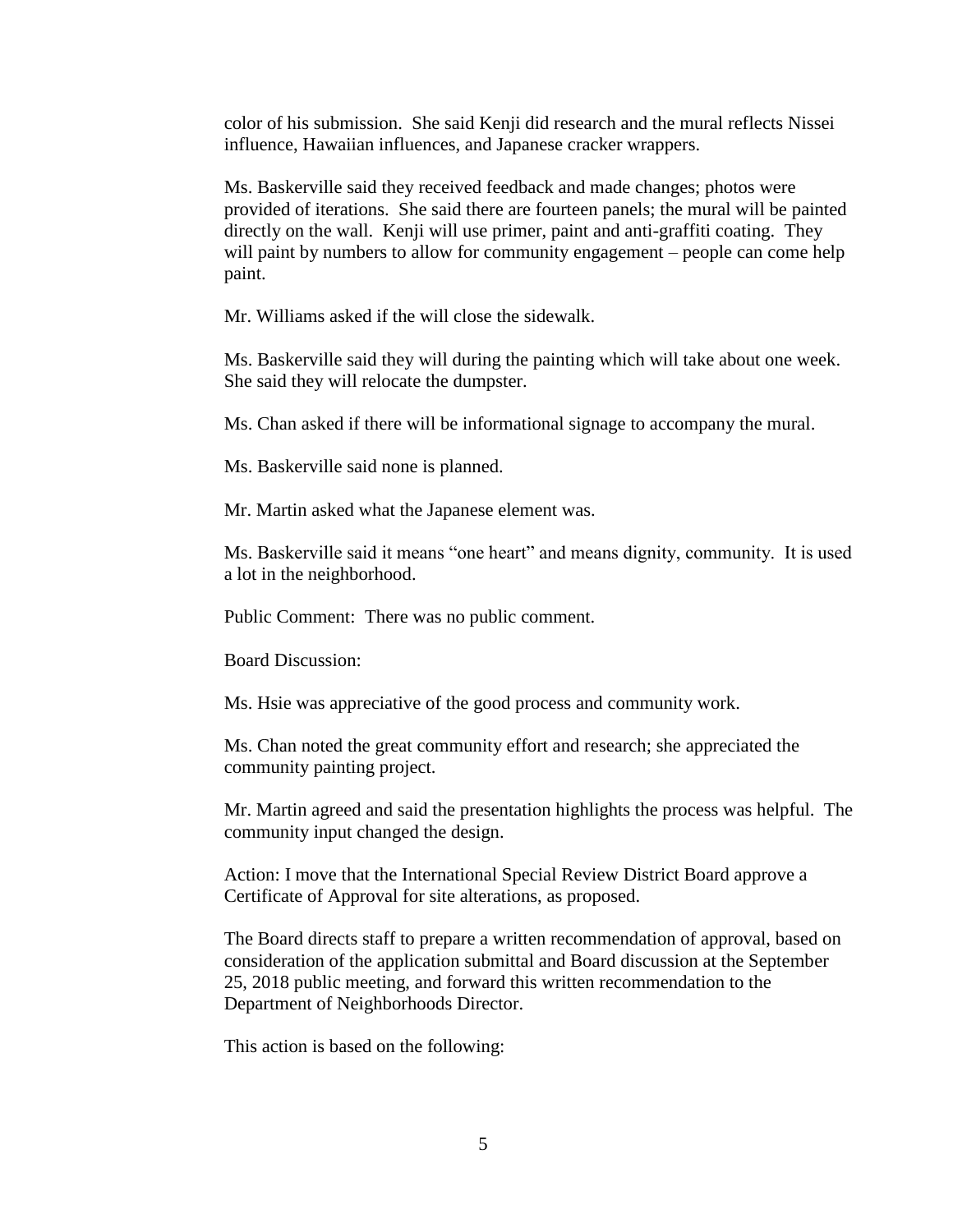The proposed design meets the following sections of the **International Special Review District Ordinance and applicable Guidelines:**

# **SMC 23.66.030 – Certificates of Approval – Application, review and appeals SMC 23.66.336 – A. Exterior building finishes B. Asian Design Character District**

### **Secretary of the Interior's Standards #9 and #10**

MM/SC/EC/SH 4:0:0 Motion carried.

092518.24 620 S. Main St. – Danny Woo Garden *Applicant:* Shannon Glass, Parks

> Ms. Frestedt explained the proposed replacement of deteriorating wooden retaining walls with a concrete block. Exhibits included plans, photographs and specification sheets. A Certificate of Approval was issued for replacement of a retaining wall (with concrete block) in October 2016.

Applicant Comment:

In absence of applicant, Ms. Frestedt provided specifications for materials. The existing railroad ties are wood and have creosote. Concrete block is proposed and is used in other locations in the garden. She provided photos of existing conditions, site map, context of work. The new materials are part of an effort to address overall maintenance issues.

Ms. Hsie asked if they are replacing the wood ties with concrete.

Ms. Frestedt said there will be some excavation to add stabilizing element, then soil will be restored.

Public Comment:

Bill Lee, InterIm, said the ties are rotting and need replacement.

Lizzy Baskerville, InterIm Garden Manager, said that gardeners have worked on soil for a decade and requested that soil not get compacted.

Ms. Hsie said that pages 3 and 4 address that – do not compact, do not drive heavy equipment over.

Ms. Baskerville said there were instructed to remove garden fences but didn't know anything about this. She asked when the work will start.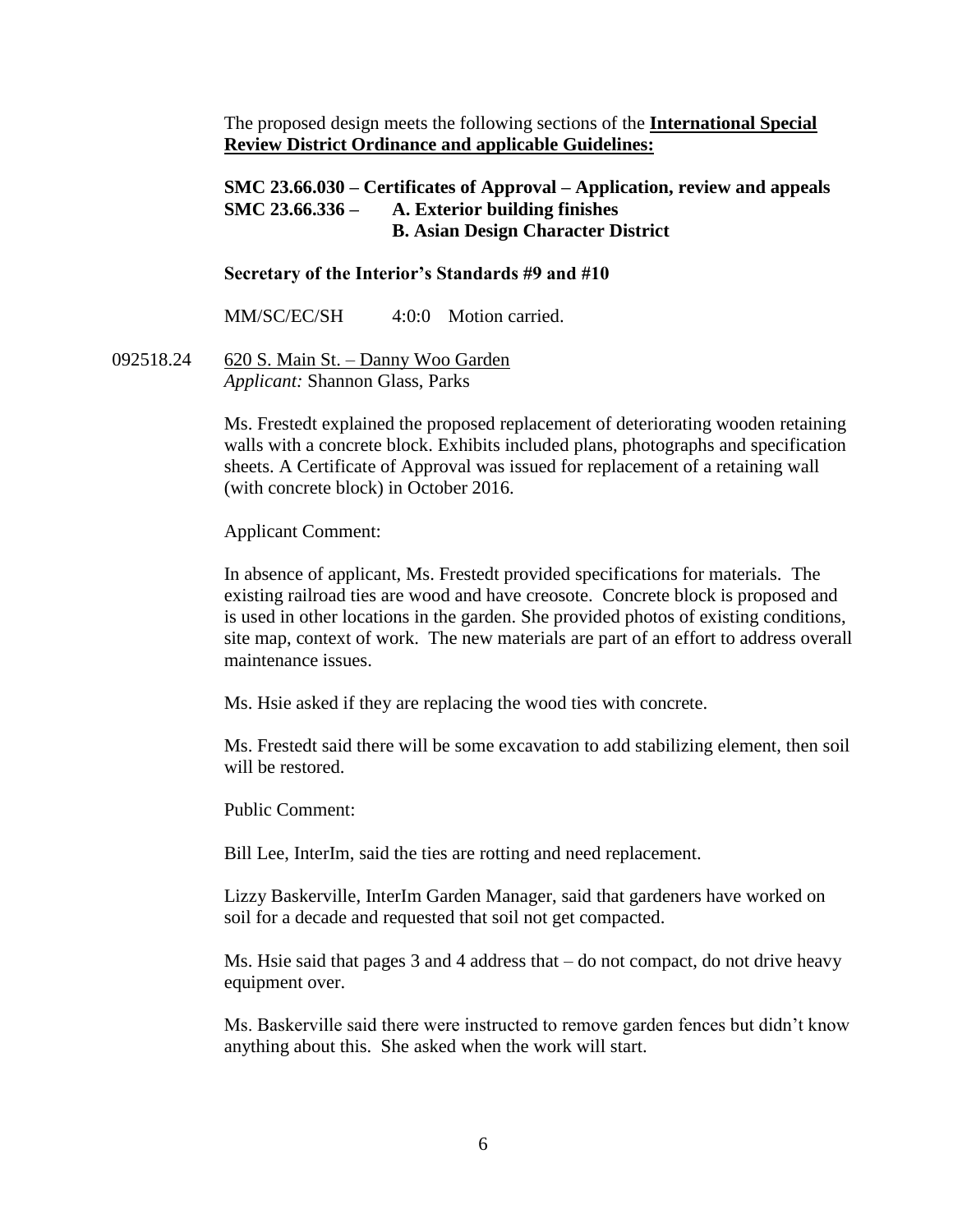Ms. Frestedt said that she will check with the Parks Department; there is an 18 month time frame in which the work can be done.

Ms. Baskerville asked if they will restore pathways and if they will indicate where the old garden plots are or if they will just install walls and leave the gardeners to put it back together.

Ms. Frestedt said she will relay these questions to the applicant.

Board Discussion:

Mr. Martin said it is a necessary improvement.

Ms. Hsie said the rotting wood creates a safety hazard.

Action: I move that the International Special Review District Board approve a Certificate of Approval for site alterations, as proposed.

The Board directs staff to prepare a written recommendation of approval, based on consideration of the application submittal and Board discussion at the September 25, 2018 public meeting, and forward this written recommendation to the Department of Neighborhoods Director.

This action is based on the following:

The proposed design meets the following sections of the **International Special Review District Ordinance and applicable Guidelines:**

**SMC 23.66.030 – Certificates of Approval – Application, review and appeals**

**Secretary of the Interior's Standards #9 and #10**

MM/SC/EC/SH 4:0:0 Motion carried.

092518.25 510  $5<sup>th</sup>$  Ave. S. – Publix Apartments *Applicant*: Craig Brunkenhoefer, Velocitel (for AT&T)

> Ms. Frestedt explained the application for proposed use and installation of Minor Communication Utility equipment on the roof of the newly constructed portion of the Publix Apartments. The site is located within the Asian Design Character District. SDCI determined that this project is SEPA exempt. A variation of this proposal was presented to the ISRD Board in October 2017. Following the applicant's presentation and Board deliberations (see meeting minutes ISRD 205/17), the Board deferred action on the proposal pending submission of documentation (photo sims, plans and construction documents) that includes the following: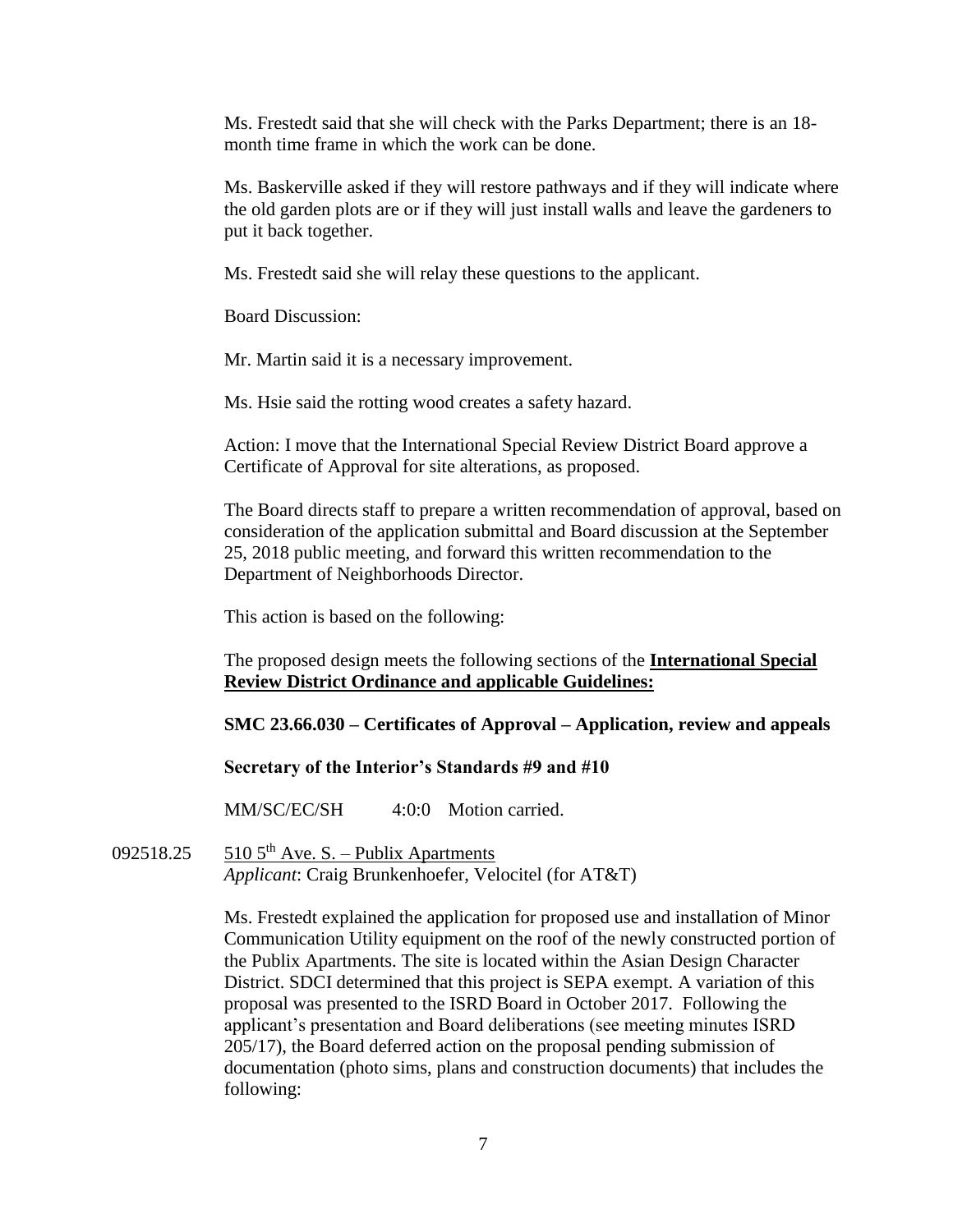- a) An alternative placement of the equipment on the roof that does not involve attachment to the existing penthouse (the "tripod" option with and without screening);
- b) An alternative that shows what the design and massing would be if the proposed equipment, on the existing penthouse, was screened or enclosed.

Applicant Comment:

Ms. Frestedt said the board had concern with visibility from west façade and requested exploration of options.

Craig Brunkenhoefer provided photo of existing roof and sight lines and photo renderings of what is proposed. He provided shadowing affect issues and said it would need to be elevated 20' above the roofline.

Mr. Williams asked why the need to add antennas.

Mr. Brunkenhoefer said more capacity is needed and this is the best location.

Mr. Williams asked if it is related to the stadium traffic.

Mr. Brunkenhoefer said the stadium has its own cell system. This is for residents and patrons in the neighborhood.

Ms. Frestedt said she has been told there are lots of dropped calls and delays and that infrastructure is lacking here, and the antenna are needed.

Mr. Brunkenhoefer said he hasn't seen the propagation maps and this site will help this area. He said the second concern was aesthetics. As indicated on existing and proposed photos the antenna will be mounted inside enclosure and hidden; it will be painted to match.

Public Comment: there was no public comment.

Board Discussion:

Ms. Hsie said this is an improvement over what was shown before.

Mr. Martin concurred.

Ms. Hsie said it sets a new example for what we can expect – to seamlessly fit in with the building.

Mr. Martin noted the contrast between this and the former proposal. He said the renderings show there is a negligible impact. He said it is a successful revision. He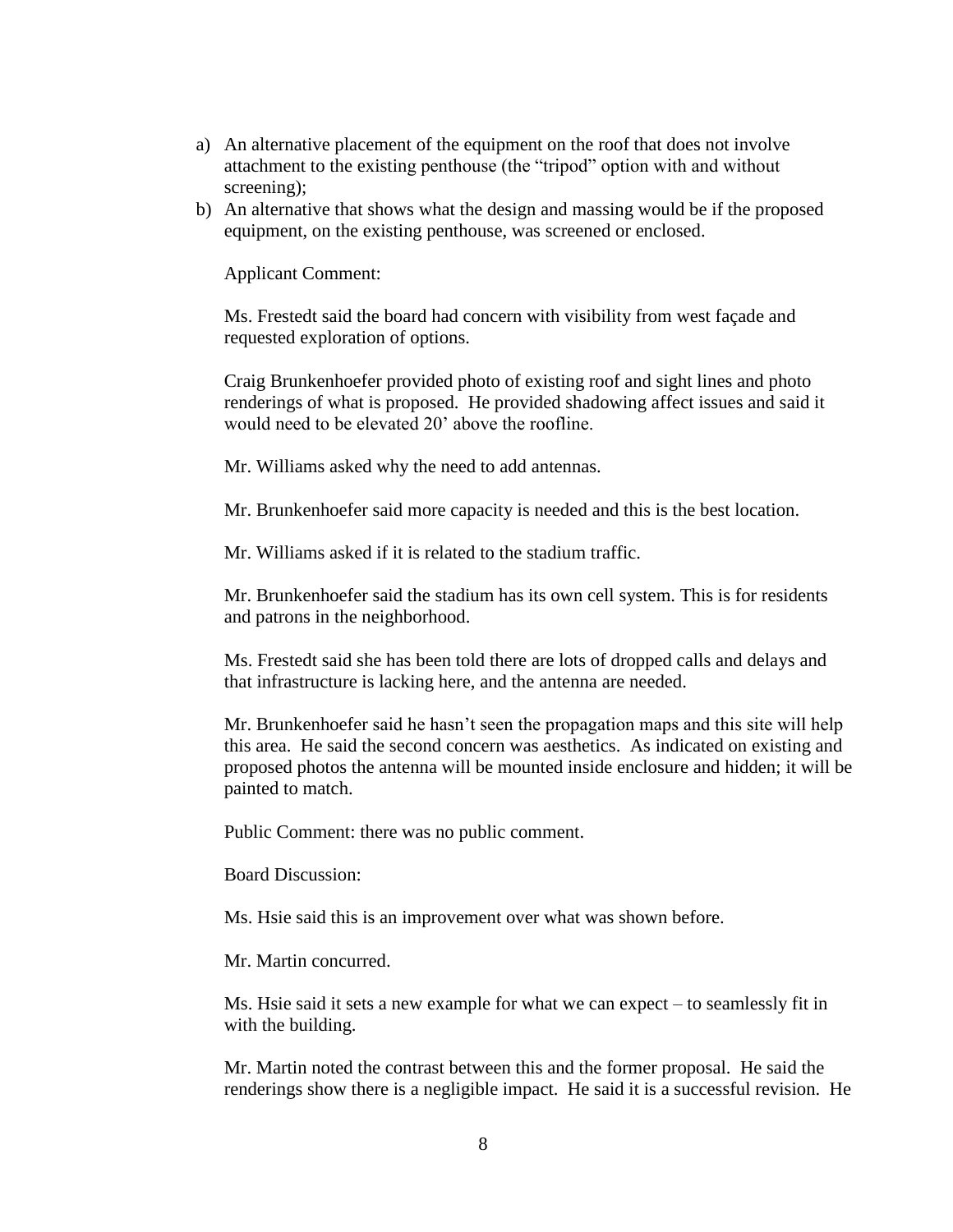appreciated the applicant bringing in large scale renderings; it makes it easier to see what is proposed.

Action: I move that the International Special Review District Board recommend approval of a Certificate of Approval for use and exterior alterations at 510 5<sup>th</sup> Ave. S.

The Board directs staff to prepare a written recommendation of approval, based on consideration of the application submittal and Board discussion at the October 10, 2017 and September 25, 2018 public meetings, and forward this written recommendation to the Department of Neighborhoods Director.

This action is based on the **following applicable sections of the International Special Review District Ordinance:** 

**SMC 23.66.302 – International Special Review District goals and objectives SMC 23.66.320- Permitted Uses SMC 23.66.332 – Height and Rooftop Features**

**SMC 23.66.336 – Exterior building finishes**

- A. **General Requirements.** To retain and enhance the visual order of the District, which is created by existing older buildings that provide unique character and form through their subtle detailing and quarter-block and half-block coverage, new development, including exterior remodeling, should respect the architectural and structural integrity of the building in which the work is undertaken, through sympathetic use of colors, material and style. Exterior building facades shall be of a scale compatible with surrounding structures. Window proportions, floor height, cornice line, street elevations and other elements of the building facades shall relate to the scale of the existing buildings in the immediate area.
- B. **Asian Design Character District.** Asian Design Character District. The boundaries of the Asian Design Character District of the International District are as shown on Map B for *[23.66.326](https://library.municode.com/wa/seattle/codes/municipal_code?nodeId=TIT23LAUSCO_SUBTITLE_IIILAUSRE_CH23.66SPREDI_SUBCHAPTER_IIIINSPREDI_23.66.326STVEUS)*. To strengthen and preserve the existing Asian architectural character of the Asian Design Character District, tiled awnings, recessed balconies, heavy timber construction, and materials and colors as specified below are encouraged.

1. Materials. Building facades are limited to earthen materials such as brick, concrete, stucco and wood. Other materials may be used if approved by the Director of Neighborhoods. Brick and concrete may not be painted unless approved by the Director of Neighborhoods. Stucco may be used in conjunction with other contrasting materials such as dark stained wood. Decorative ceramic glazed roof tiles are encouraged, as are tile awnings and marquees if appropriately integrated into the overall design.

2. Colors. Building facade colors must be reviewed by the Special Review Board and approved by the Director of Neighborhoods. Colors shall be compatible with those of adjacent buildings.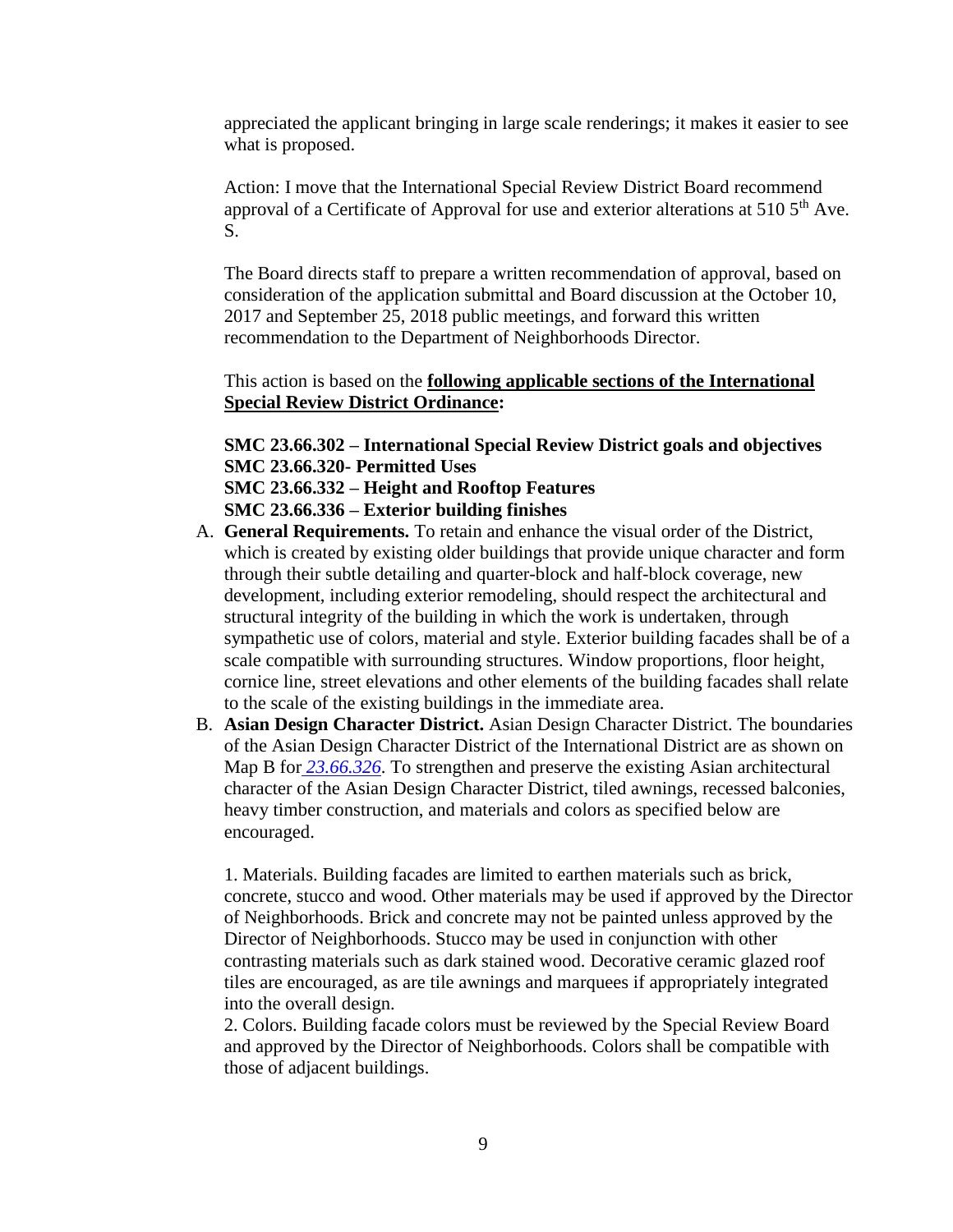3. Surfaces. Textured concrete, brick and wood surfaces are preferred over nontextured surfaces. Recesses and voids that break up monotonous surface areas and create visual relief are encouraged. The design and location of mechanical equipment visible from the street must be reviewed by the Board and approved by the Director of Neighborhoods.

#### **Secretary of the Interior's Standards**

#9. New additions, exterior alterations, or related new construction shall not destroy historic materials that characterize the property.

#10. New additions and adjacent or related new construction shall be undertaken in such a manner that if removed in the future, the essential form and integrity of the historic property and its environment would be unimpaired.

MM/SC/SH/EC 4:0:0 Motion carried.

092518.26 519 6<sup>th</sup> Ave. S. – Milkie Milkie *Applicant:* Nos Narin, Catch Studio

> Ms. Frestedt explained the proposal to change the use from retail to restaurant and the proposed installation of an interior-lit, aluminum channel letter sign with white metal returns. Sign dimensions are 7'5" w x 2'4" h. Exhibits included plans, photographs and samples. The site is located within the Asian Design Character District and the Retail Core. A Certificate of Approval for signage on the freestanding sign adjacent to the building was issued in August 2018.

Applicant Comment:

Elizabeth Montgomery, from Catch Studio, provided photos and said they propose a channel letter sign. She provided sign color samples, two browns, a red, green and a yellow. The sign will be interior lit with white LED, above the door. She said they were trying to duplicate the design language of Oasis, next door.

Ms. Montgomery went over the rendering. She said one door will be operable, one is fixed door because of the slope of the street. It allows for ADA entrance. She said they will put in white non-slip tile and will paint the door Island Palm green. She said the existing floor plan was done the landlord. The mezzanine will be walled off. The new door will be red. There will be two new windows; trim will be the same. She said a cabinet will be near the windows on the north elevation.

Ms. Frestedt asked about mechanical and venting.

Ms. Montgomery said they won't need it as they will mostly serve ice cream.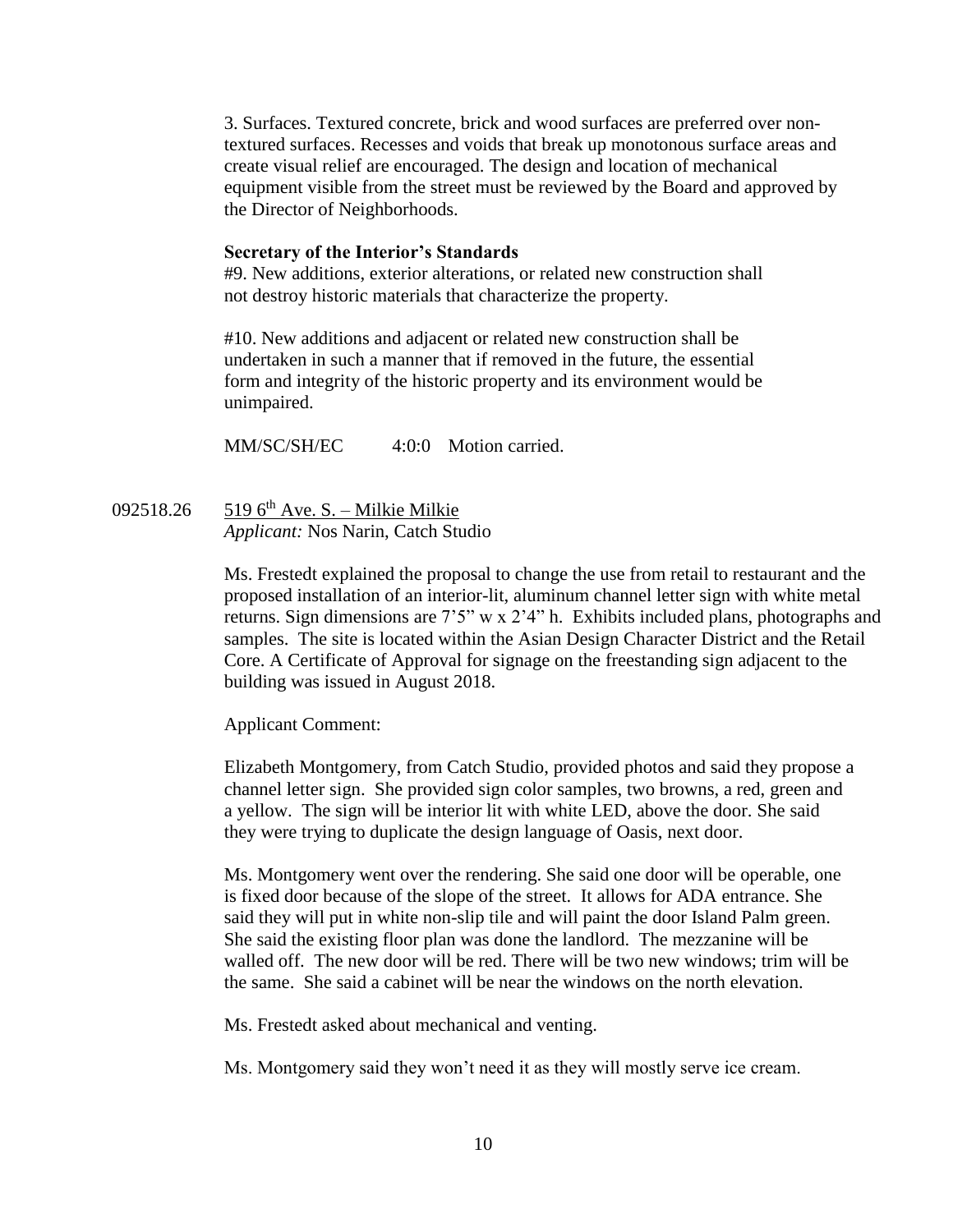Ms. Hsie asked about two wood verticals above the sign as shown on A-2.

Ms. Montgomery said it is existing condition; they removed the bottom pieces, leaving the top pieces.

Public Comment: There was no public comment.

Mr. Martin asked what the characters on the bowl mean.

Ms. Montgomery said it is Milkie Milkie in Korean.

Ms. Hsie said it is unfortunate that the entryway lines can't align but said she understood the need for ADA compliance.

Mr. Williams wondered if the entrance could be widened to eliminate the need for the sliver of a window.

Ms. Frestedt said the board could condition the motion or make a recommendation to widen the opening to align with vertical mullion with submission of revised drawing to staff.

Ms. Hsie said it should be a recommendation; it isn't a big deal. If they can do it, great.

Mr. Williams agreed and said it would be great as long as it is not a burden.

Action: I move that the International Special Review District Board recommend approval of a Certificate of Approval for use, signage and exterior alterations with recommendation that the south edge of entry moves south to align with mullion and capture sliver of glass. Updated plans be submitted to staff to review, approval and stamp.

The Board directs staff to prepare a written recommendation of approval, with conditions, based on consideration of the application submittal and Board discussion at the September 25, 2018 public meeting, and forward this written recommendation to the Department of Neighborhoods Director.

## This action is based on the **following applicable sections of the International Special Review District Ordinance and District Design Guidelines:**

**SMC 23.66.320 – Permitted uses SMC 23.66.326 – Street level uses SMC 23.66.336 – Exterior building finishes**

- **C. General Requirements.**
- **D. Asian Design Character District**
- **i. Materials**